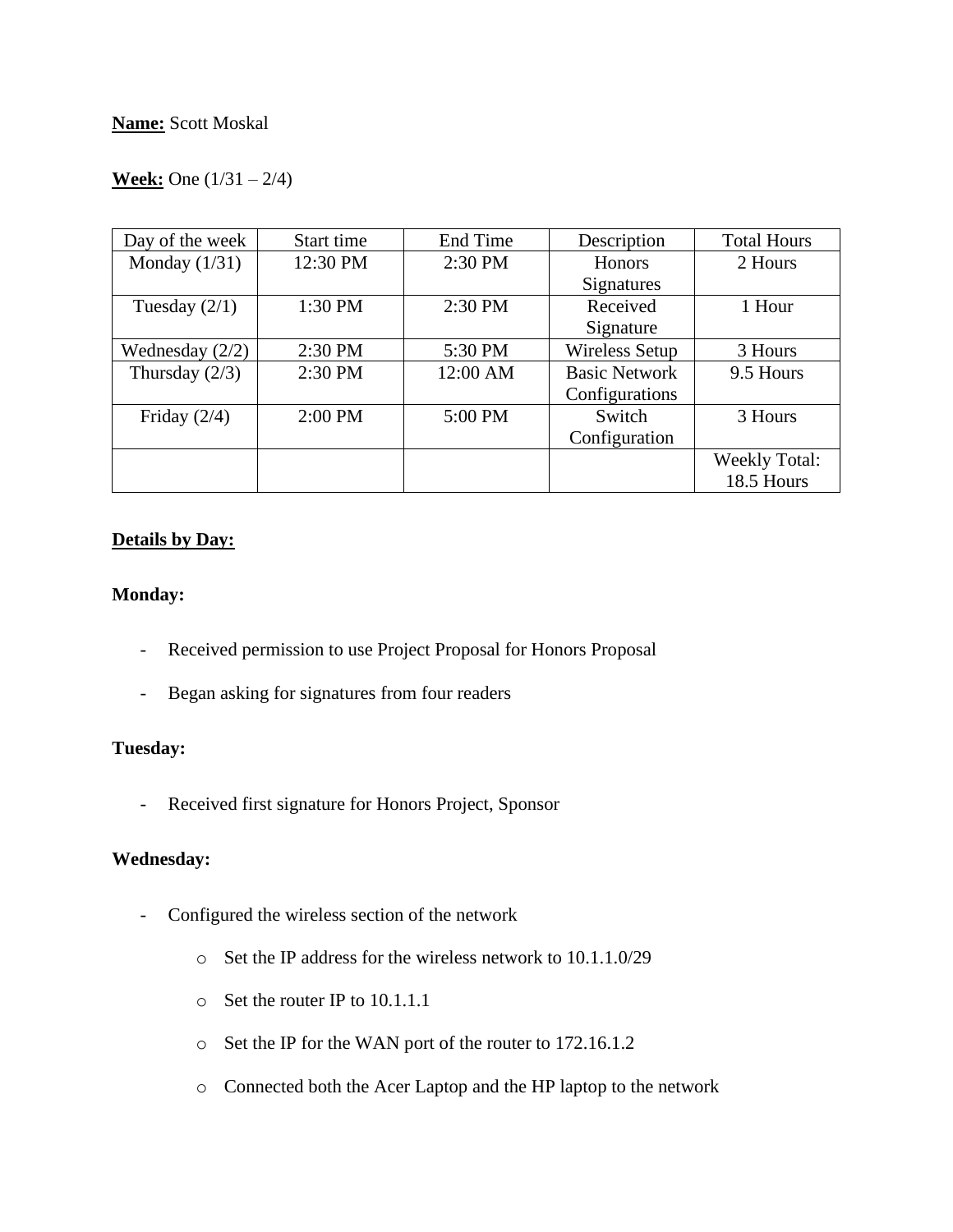o Changed the default username and password

## **Thursday:**

- Set up both Ubiquiti routers
	- o Changed the default passwords, as usernames cannot be changed for admin accounts
	- o Followed basic setup instructions to give each port an IP address
	- o Both routers were given IP addresses for all three ports, two for connectivity and one for management
	- o Established two networks between the devices, 172.16.1.0/30 for communication between the wireless router and router 1, and 172.16.3.0/30 for communication between Router 1 and Router 2
		- Router 1 eth1: 172.16.1.1/30
		- Router 1 eth2: 172.16.3.1/30
		- Router 2 eth1: 172.16.3.2/30
		- Router 2 eth0: 192.168.1.1/29
	- o Firewall rules were created by default when setting up the networks on the routers.
	- o Adjusted the firewall rules to allow traffic through the devices rather than drop traffic.
	- o Added static routes to each router for communication
		- Router 1 used both Router 2 and the Wireless router for access to each network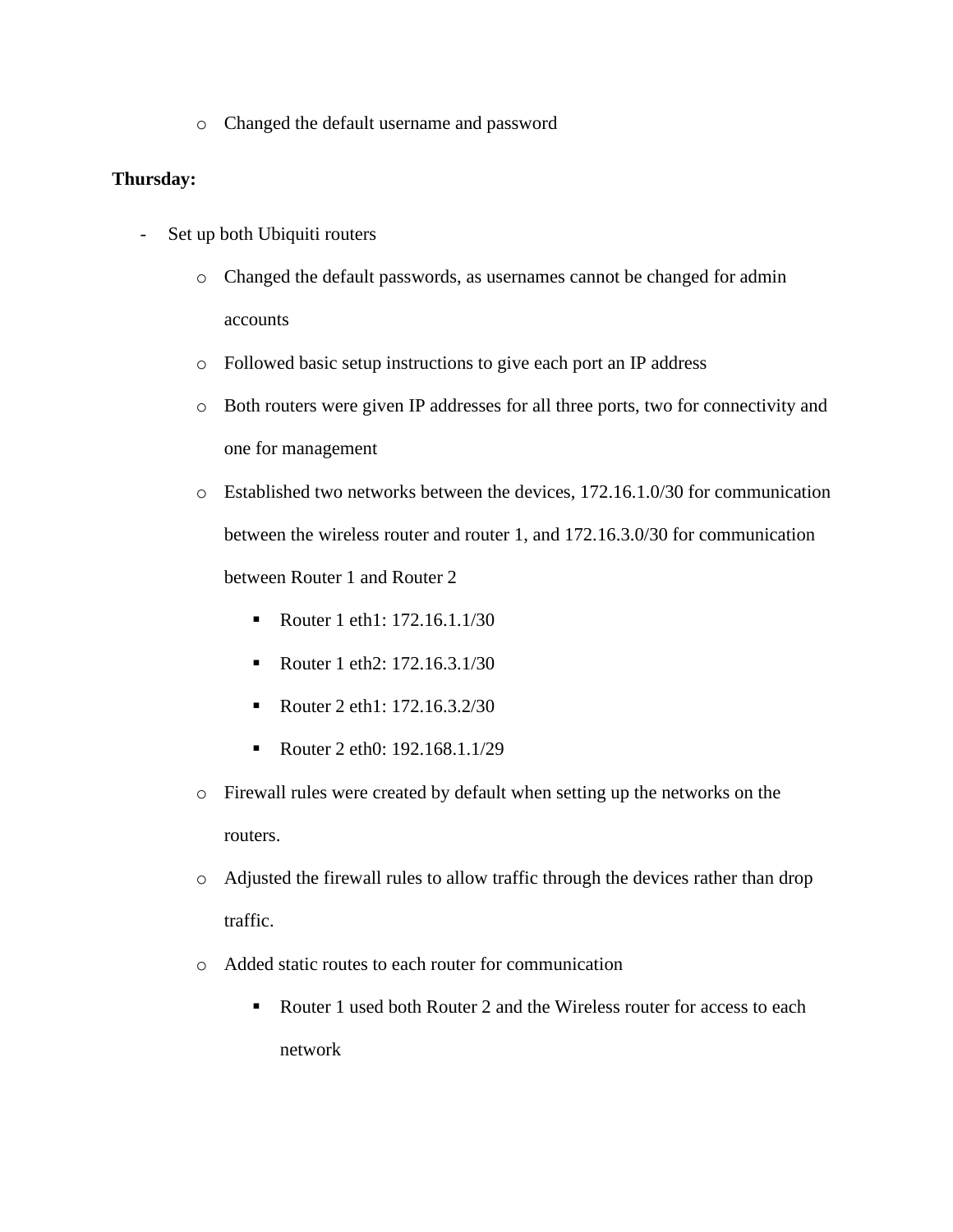- Router 2 used Router 1 for a next hop to all networks with no direct connection
- o Set VLAN 10 and VLAN 20 on Router 2 to port eth0
	- $\blacksquare$  Eth $0.10: 192.168.10.1/29$
	- $\blacktriangleright$  Eth $0.20: 192.168.20.1/29$
- o Troubleshot connectivity issues between devices

## **Friday**

- Configured the Netgear switch
	- o Changed the default password
	- o Set the static route to 192.168.1.2 for management
	- o Set eth1 to VLAN 10
	- o Set eth2 to VLAN 20
	- o Set eth5 to be the trunk port
- Configured the Beelink Desktop to run on VLAN 10 with an IP address of

192.168.10.3/29

- Verified communication between devices on the VLAN.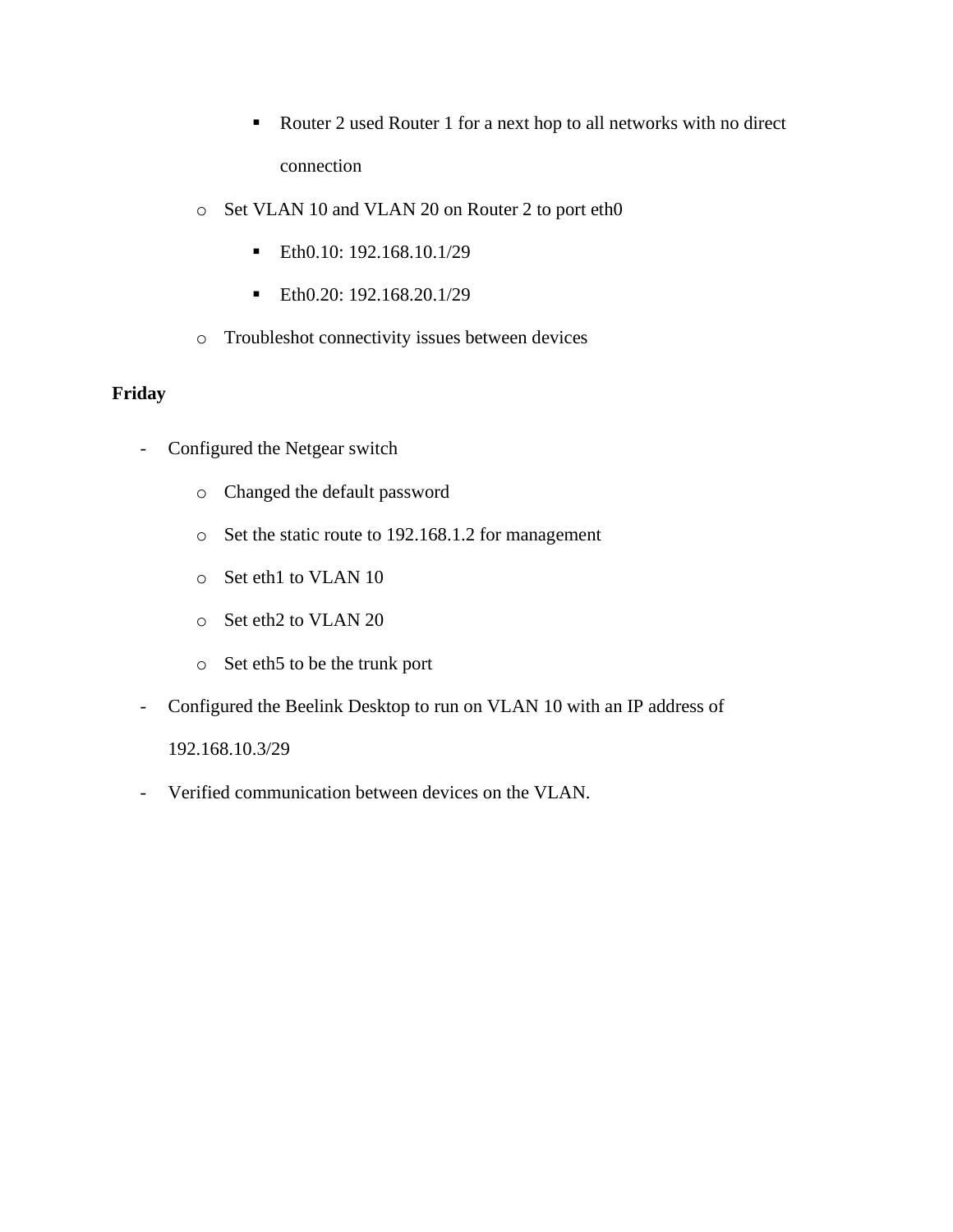## **Week:** Two (2/7 - 2/11)

| Day of the week | Start time | End Time | Description       | <b>Total Hours</b> |
|-----------------|------------|----------|-------------------|--------------------|
| Tuesday         | 2:00 PM    | 10:00 PM | General failure   | 8 Hours            |
|                 |            |          | of installation   |                    |
| Wednesday       | 12:00 PM   | 5:00 PM  | Installation of   | 5 Hours            |
|                 |            |          | OS and firmware   |                    |
| Thursday        | 11:00 AM   | 12:00 PM | Configure FTP     | 1 Hour             |
|                 |            |          | Server on         |                    |
|                 |            |          | OpenMediaVault    |                    |
| Friday          | 8:00 PM    | 8:30 PM  | File creation for | 30 minutes         |
|                 |            |          | Acer FTP client   |                    |
|                 |            |          |                   | <b>Total: 14.5</b> |
|                 |            |          |                   | Hours              |

### **Details by Day:**

#### **Tuesday**

- Attempted installation of FileZilla FTP Client on BeeLink Desktop
- Attempted installation of vsftpd server on BeeLink Desktop
- Removal of defective FTP servers and all related packages
- Installation of Wine on the BeeLink Desktop
- Attempted installation of FileZilla FTP Server for Windows
- Genral failure to configure the FTP server over Wine
- Failure to install OpenMediaVault on the Raspberry Pi with the initial configuration
- Installation of FileZilla Client of the Acer Laptop

## **Wednesday**

- Procurement of a MicroSD card reader
- Installation of Raspian OS Lite onto the Raspberry Pi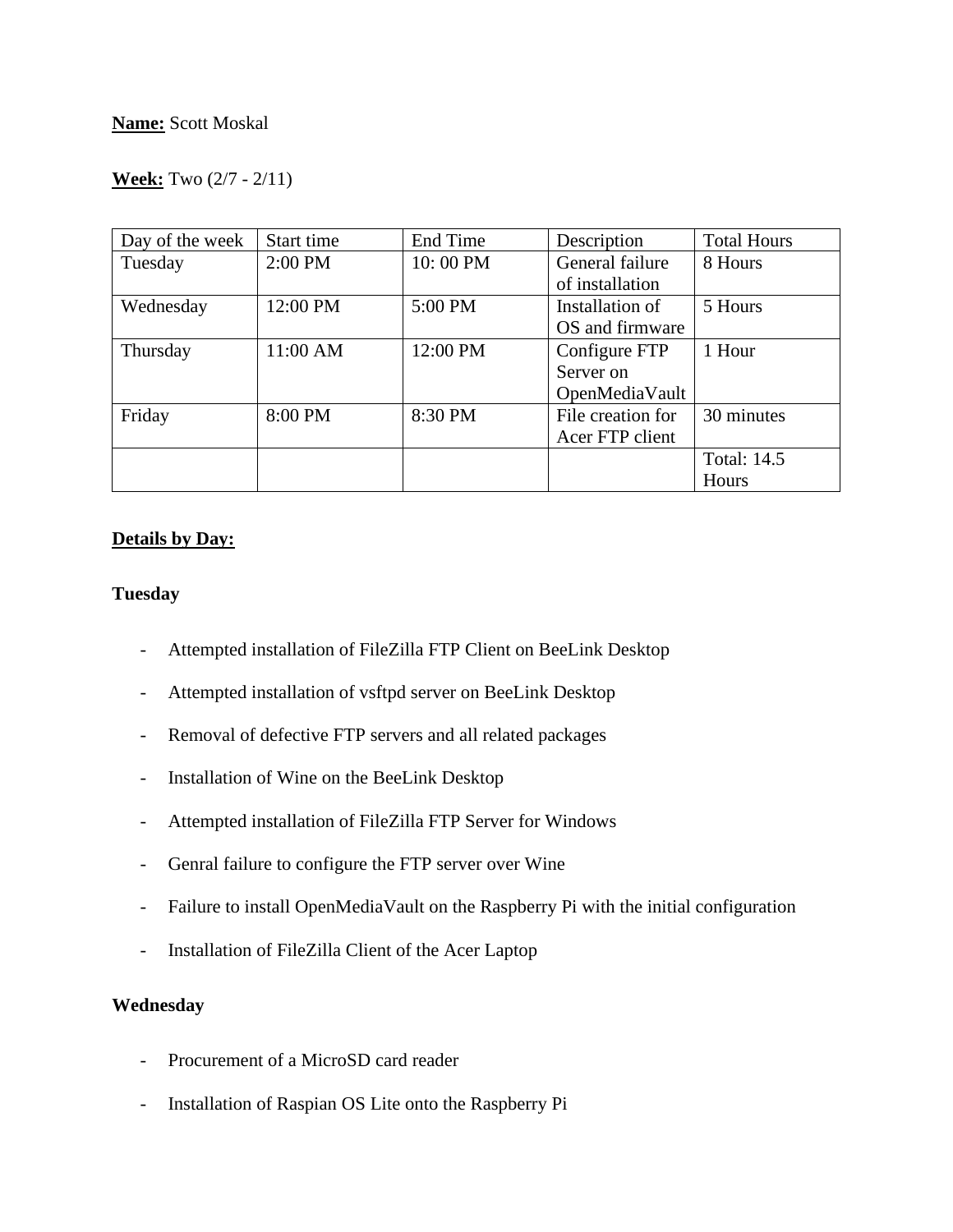- Installation of OpenMediaVault over the Raspian OS Lite operating system
- Changing of the administrator password for strength

## **Thursday**

- Activation of the FTP server system built into OpenMediaVault
- Creation of users dedicated to each approved user of the server
	- o Creation of the Acer user for access from the Acer Laptop
	- o Creation of the BeeLink user for access from the BeeLink Desktop
- Creation of a new file system for the shared folders using a SanDisk Ultra 32 GB USB drive
- Creation of folders for each user
	- o FTP files for Acer for the Acer Laptop
	- o FTP files for BeeLink for the BeeLink Desktop
- Adjusting of permissions for each user as desired for each folder
	- o Read/Write access for Acer, Read access for BeeLink on FTP files for Acer
	- o Read/Write access for BeeLink, Read acces for Acer on FTP files for BeeLink
- Successful testing of connection using FileZilla Client on the Acer Laptop
- Received two of the necessary four signatures for the Honors Proposal
- Received permission from four readers of the Honors project

## **Friday**

- Creation of files for storage on the FTP client for the Acer Laptop
	- o Creation of a document, presentation, and spreadsheet
- Set a password for the spreadsheet file saved in the FTP client for the Acer Laptop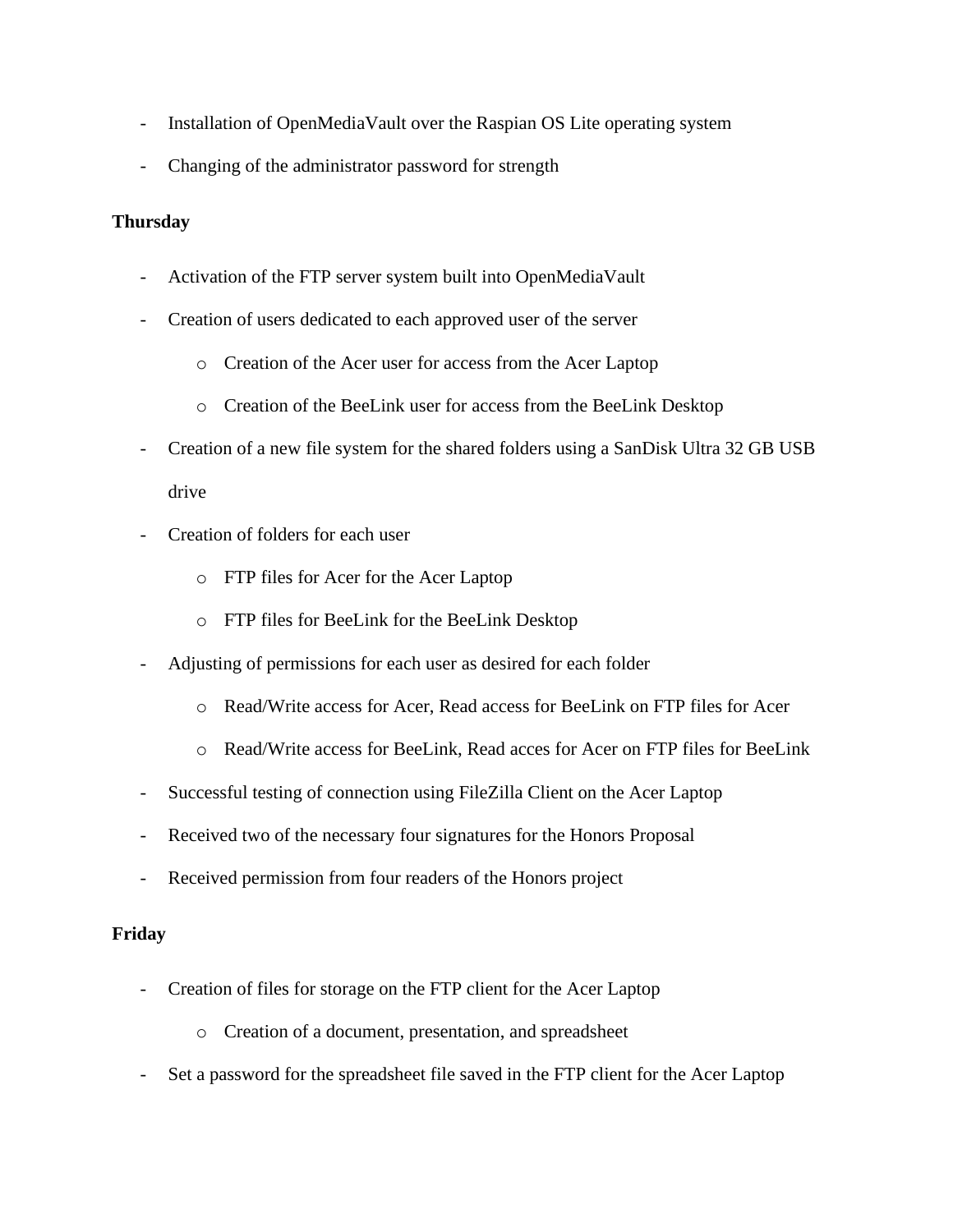## **Week:** Three (2/14 – 2/19)

| Day of the week | Start time | End Time  | Description            | <b>Total Hours</b> |
|-----------------|------------|-----------|------------------------|--------------------|
| Monday          | 10:00 AM   | 11:00 AM  | Submitted              | 1 Hour             |
|                 |            |           | <b>Honors Proposal</b> |                    |
| Wednesday       | 5:00 PM    | 8:00 PM   | Connection             | 3 Hours            |
|                 |            |           | Troubleshootings       |                    |
| Thursday        | 6:00 PM    | 10:00 PM  | Connection             | 4 Hours            |
|                 |            |           | Troubleshootings       |                    |
| Saturday        | $2:00$ PM  | $9:00$ PM | New network            | 7 Hours            |
|                 |            |           | devices and full       |                    |
|                 |            |           | connectivity           |                    |
|                 |            |           |                        | Total: 14 Hours    |

## **Details by Day:**

### **Moday:**

- Submitted Honors Proposal documents with all signatures prepared

### **Wednesday:**

- Attempted to reform pinging issues from wired side of the network (VLANs, switch, and routers) to the wireless side
	- o Adjusted firewall rules to allow ICMP traffic through on port 1
	- o Adjusted the routing table for more access on the wireless LAN
- Procured a new wireless router to replace the persistent issues with the old one
- Experienced the same issues and attempted to troubleshoot pinging issues
- Failed to resolve issues
- Readjusted the scope of the project, turning the wireless router into a wireless access point connected to a physical router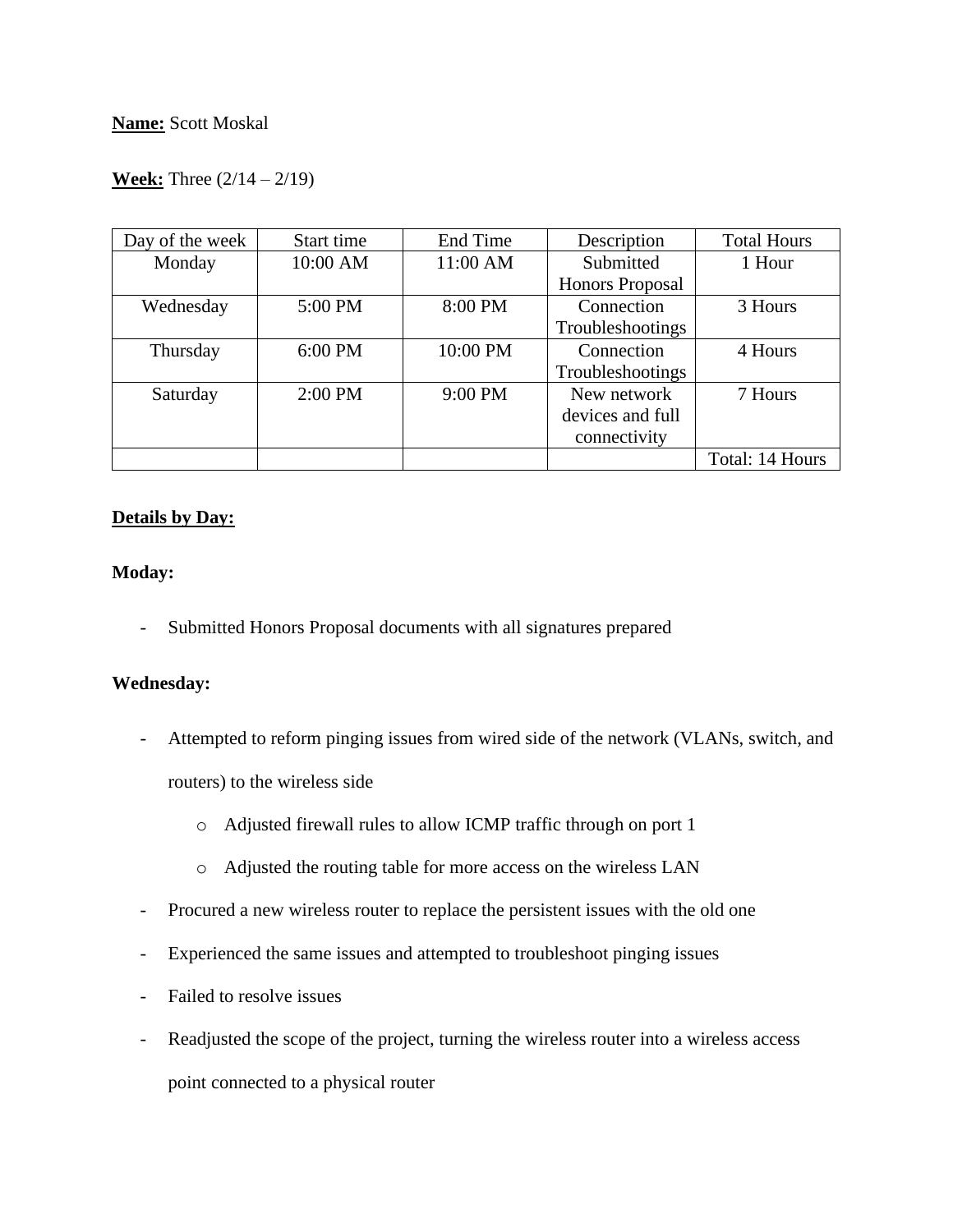#### **Thursday**

- Procurement of a physical router
- Configured basic networking specifications similar to the original router used (same IP addresses, same routing table, same static routes)
- Similar issues related to those mentioned above (issues were uniform across TP-Link routers)

#### **Saturday**

- Procurement of different physical router, a third Ubiquiti Edgerouter Lite, from the same source as the first two
- Configured with basic network parameters, as mentioned above
- Adjusted firewall rules to allow ping traffic to pass through
- Created a DHCP server to statically assign an IP address based on the MAC address of a device, as defined by the address pool
	- o 10.1.1.2 for the Acer Laptop
	- o 10.1.1.5 for the HP laptop
	- o 10.1.1.6 for the wireless access point
- Reconfigured the new wireless router for AP management
- Created new usernames and passwords for each device, using a mix of both characters and numbers (for security reasons, the exact passwords will not be mentioned)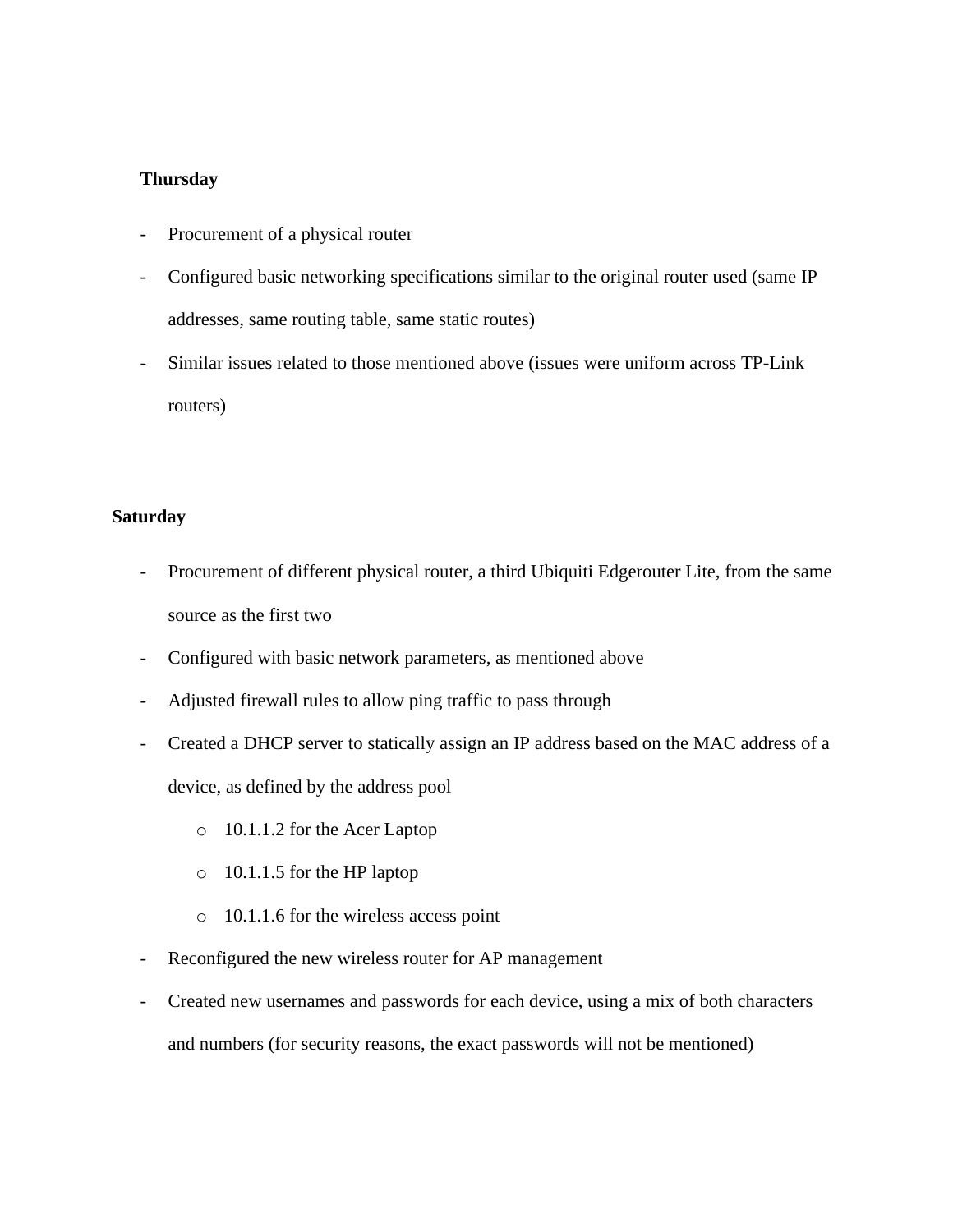# **Equipment Change**

- Old equipment
	- o TP-Link TL-WR841N
- New Equipment
	- o Ubiquiti Edgerouter Lite (used as the router)
	- o TP-Link TL-WR940N
- Extra peripheral equipment not mentioned in proposal
	- o Sandisk Ultra 32GB flash drive (for use on the Raspberry Pi server as a file system)
	- o MicroSD card reader (for installing Raspian OS onto the MircoSD card the Raspberry Pi uses)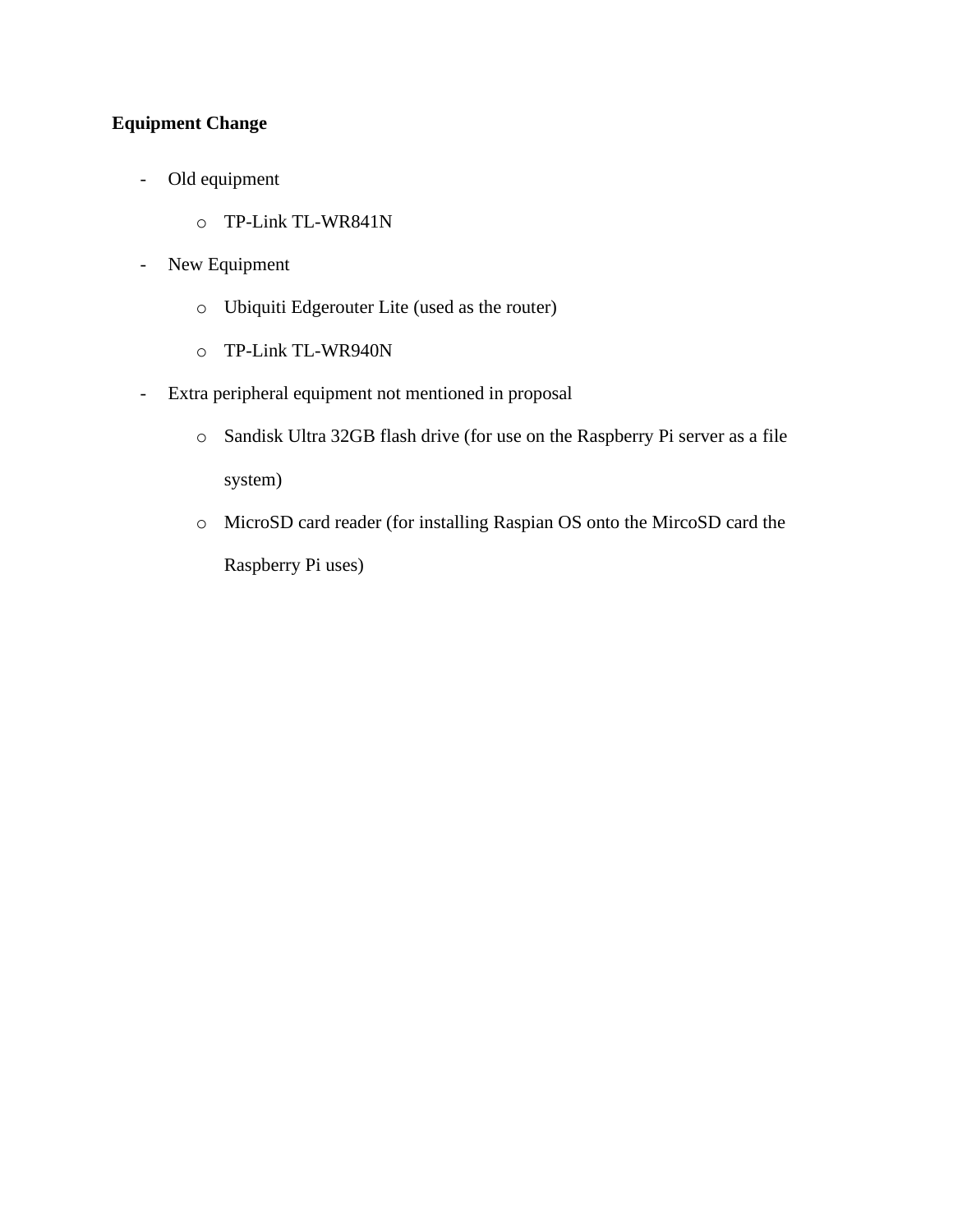## **Week:** Four (2/21 – 2/26)

| Day of the week | Start time | End Time | Description     | <b>Total Hours</b>     |
|-----------------|------------|----------|-----------------|------------------------|
| Monday          | 12:00 PM   | 5:00 PM  | Execution of    | 5 Hours                |
|                 |            |          | pentesting      |                        |
| Tuesday         | 11:00 AM   | 5:00 PM  | Finishing       | 6 Hours                |
|                 |            |          | pentests and    |                        |
|                 |            |          | exploits        |                        |
| Thursday        | 3:00 PM    | 5:00 PM  | Screenshots for | 2 Hours                |
|                 |            |          | proof           |                        |
|                 |            |          |                 | <b>Total: 13 Hours</b> |

### **Details by Day:**

#### **Monday:**

- Began series of pentests on the network with nmap
	- o Executed nmap to discovering devices on the wireless network
	- o Executed nmap to identify open ports on the devices present on the wireless network
	- o Executed nmap on both VLANS to discover devices and open ports on each identified device
- Performed a network analysis with Wireshark
	- o Connected the Acer laptop to the FTP server
	- o Captured unencrypted traffic of login using Wireshark, displaying the username and password
	- o Captured encrypted traffic of login attempts to the wireless access point and the router connected to the wireless network
- Began performing OpenVAS vulnerability scan on both VLANs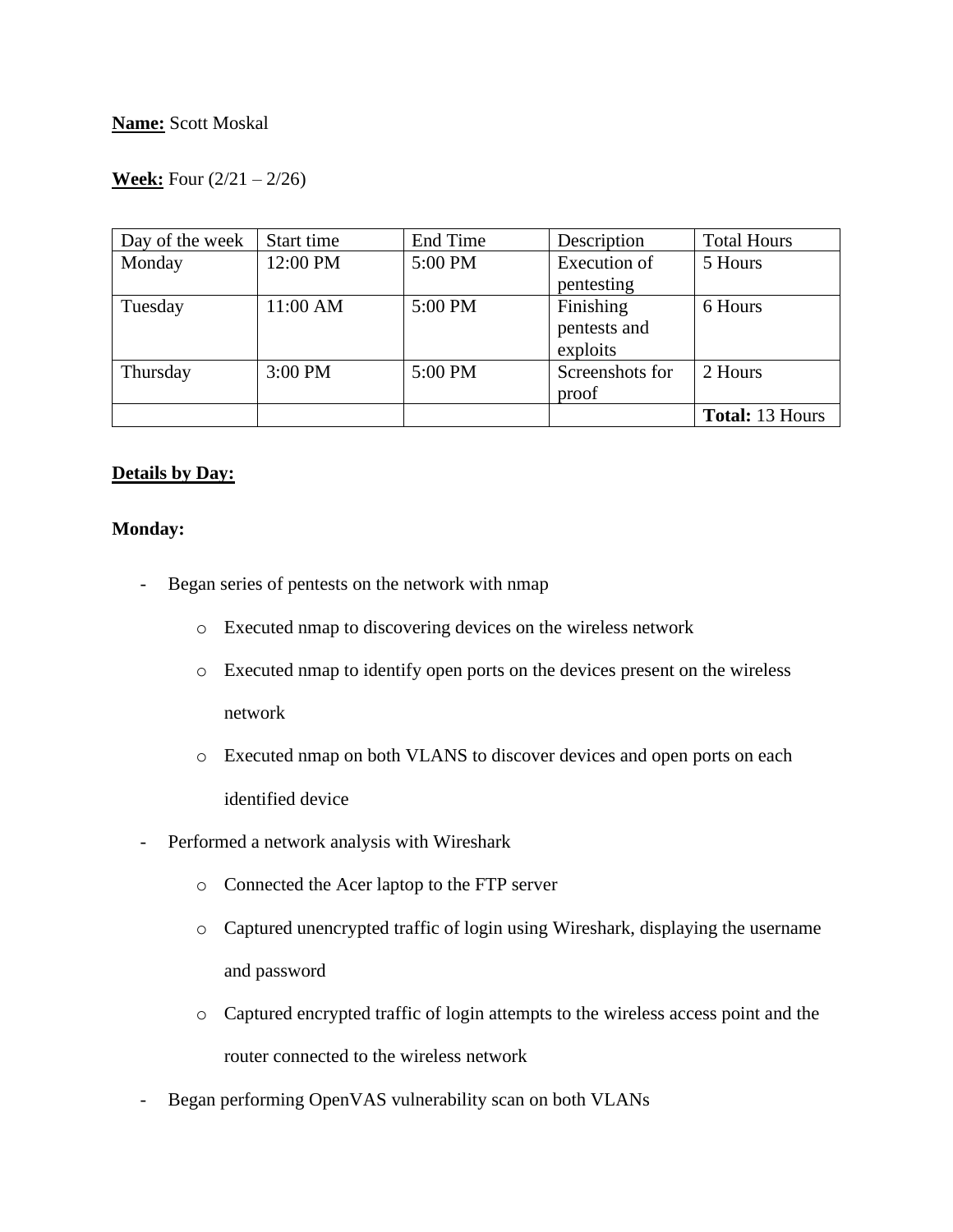- o Moved the scans to the BeeLink desktop due to installation issues on the HP laptop
- o Installed OpenVAS on the BeeLink desktop on Kali Linux
- o Initiated a scan on VLAN 10 and recorded the results
- o Initiated a scan on VLAN 20 and recorded the results

#### **Tuesday**

- Initiated a scan on the wireless network and recorded the results
- Began an attack on the FTP server using Metasploit
	- o Specified the parameters that Metasploit would use, including the scanning tool, the text file for usernames, and the text file for passwords
	- o Failed to login with the tool
	- o Failed to login with several subsequent attempts, each using a different password list
- Began an attack using Aircrack-ng
	- o Scanned the network to discover the wireless access point on the network
	- o Captured a handshake initiated between AP and a device attempting to connect to it
	- o Used the captured handshake in conjunction with the password file saved in Kali Linux to attempt a crack
	- o Failed to discover the encryption key using Aircrack-ng
- Began a man-in-the-middle attack using bettercap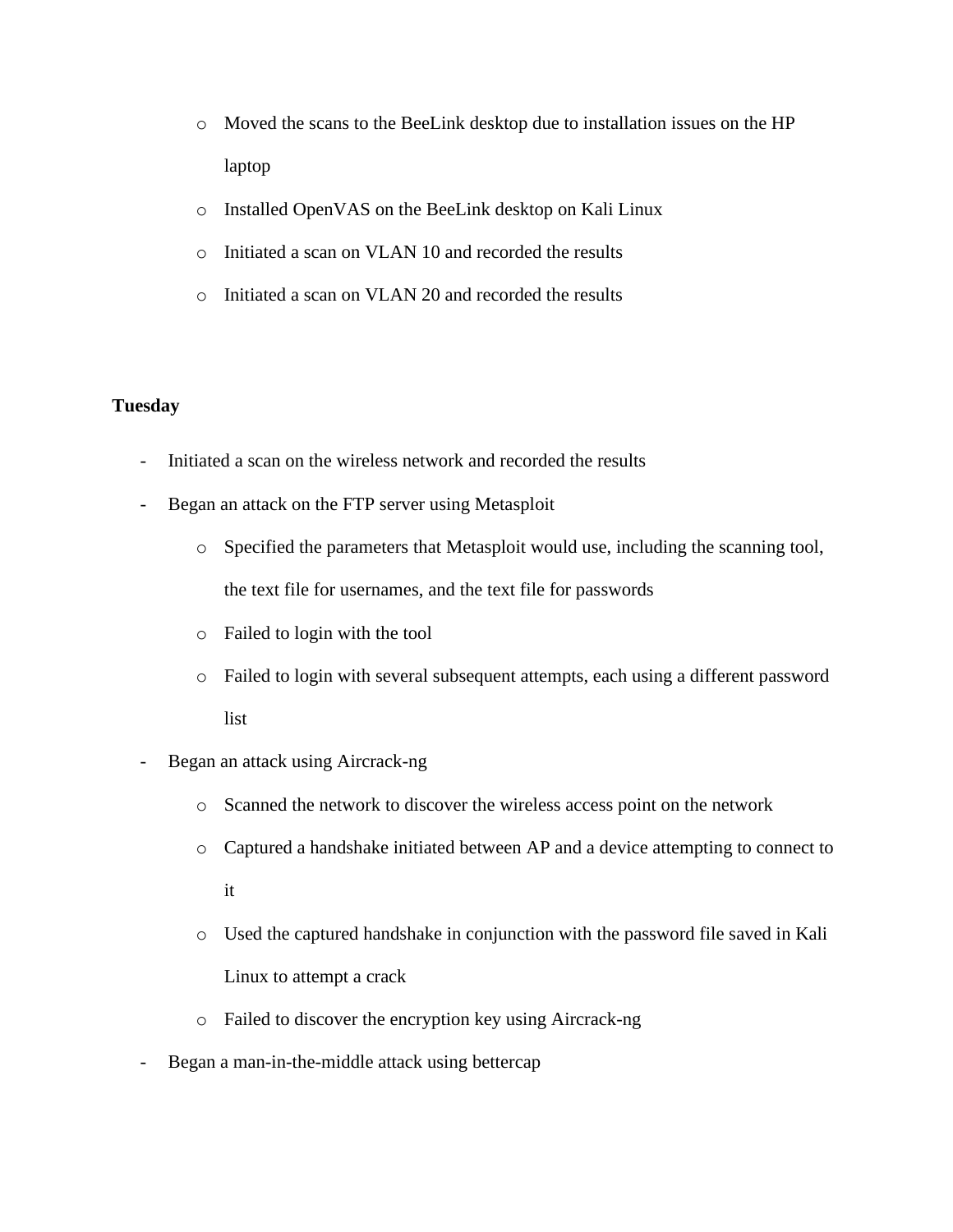- o Specified the gateway to be used in the attack and the victim of the attack being the Acer Laptop
- o Successfully changed the MAC address of the HP laptop to be the same as the default gateway of the network
- o Successfully captured traffic for every attempt the Acer Laptop attempted to communicate with the network

## **Thursday**

- Initiated ping tests for all end devices to ping all other devices within the network for screenshots
	- o Successfully pinged all devices in communication with the HP Laptop
	- o Successfully pinged all devices in communication with the Acer Laptop
	- o Successfully pinged all devices in communication with the BeeLink Desktop
	- o Successfully pinged all devices in communication with the Raspberry Pi
	- o Took screenshots of all successful tests for the testing documentation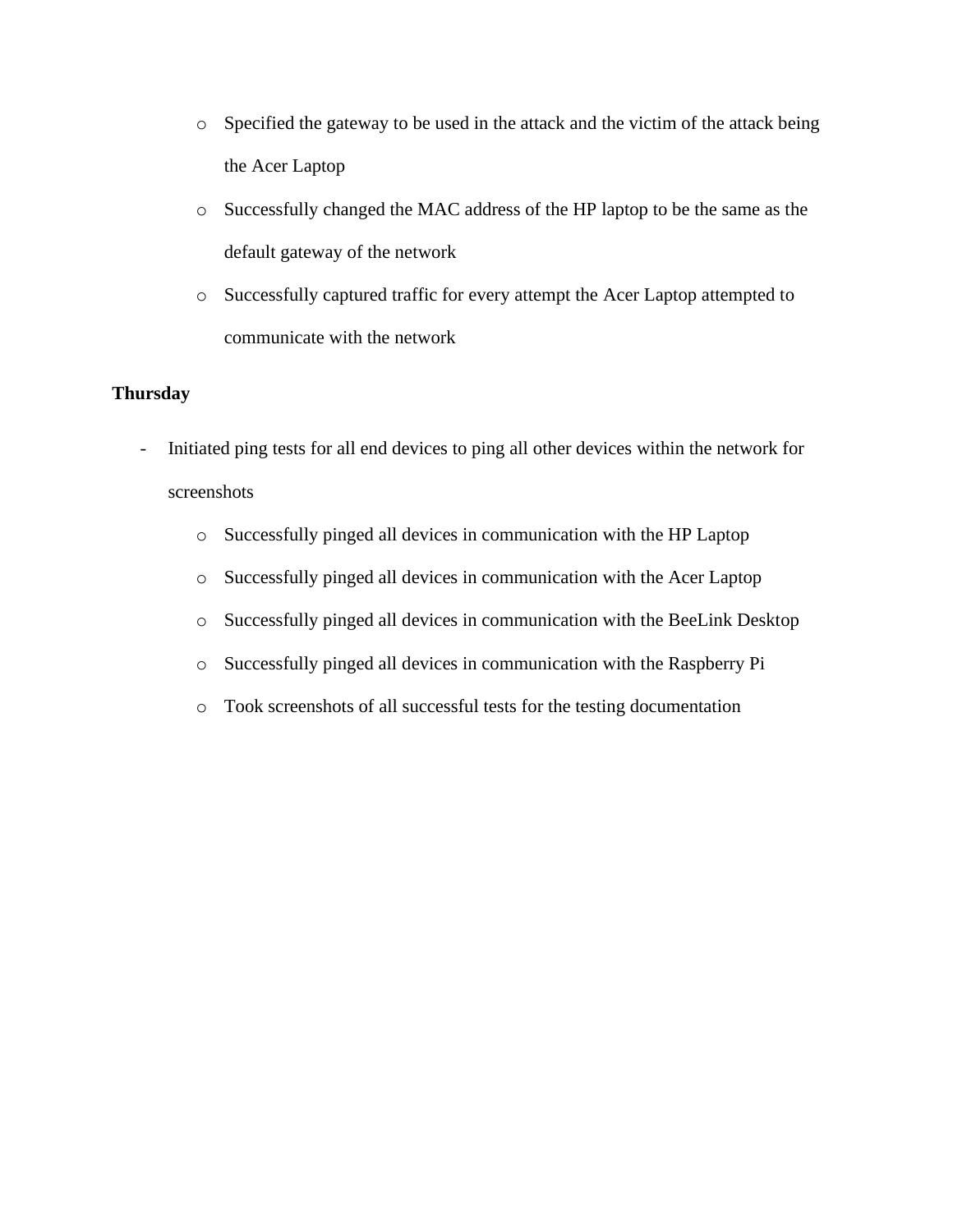## **Week:** Five (2/28 – 3/04)

| Day of the week | Start time | End Time | Description   | <b>Total Hours</b>     |
|-----------------|------------|----------|---------------|------------------------|
| Wednesday       | 2:00 PM    | 8:00 PM  | Begin         | 6 Hours                |
|                 |            |          | Documentation |                        |
| Thursday        | $2:00$ PM  | 5:00 PM  | Continue      | 3 Hours                |
|                 |            |          | Documentation |                        |
| Friday          | 12:00 PM   | 1:00 PM  | Continue      | 1 Hour                 |
|                 |            |          | Documentation |                        |
|                 |            |          |               | <b>Total: 10 Hours</b> |

### **Details by Day:**

#### **Wednesday**

- Began writing the Project Description
	- o Included title page and introduction to the project, including all necessary information as laid out within the project proposal.
	- o Updated the topology to reflect changes made since submission of the proposal.
	- o Began writing on network configurations for the routers.

## **Thursday**

- Continued writing the Project Description
	- o Configuration of Router 0 completed
	- o Configuration of the TP-Link Access Point completed

## **Friday**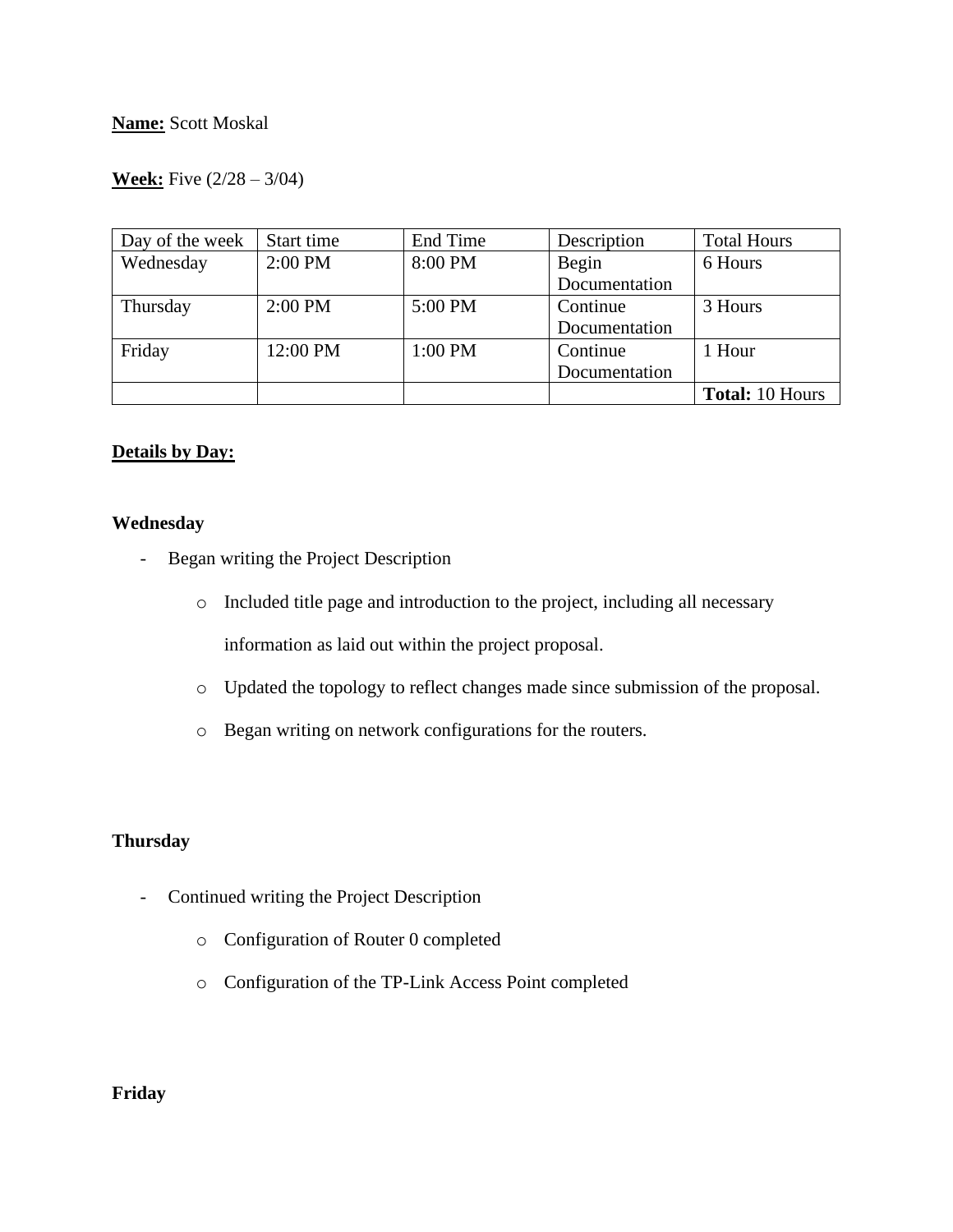- Continued writing the Project Description
	- o Configuration of Router 1 completed
	- o Configuration of Router 2 completed
	- o Configuration of the Switch completed
	- o Completion of physical connections made between devices.

## **Miscellaneous changes and updates not mentioned previously**

- The Switch must have its own IP address for proper connection and communication
- The VLAN ports on the switch cannot be given IP addresses. Rather, the ports can only have a VLAN ID attached. Therefore, the IP scheme will have minor updates.
- Due to connectivity issues, the laptops and TP-Link Access Point will have their addresses assigned using a static DHCP address, rather than being manually entered.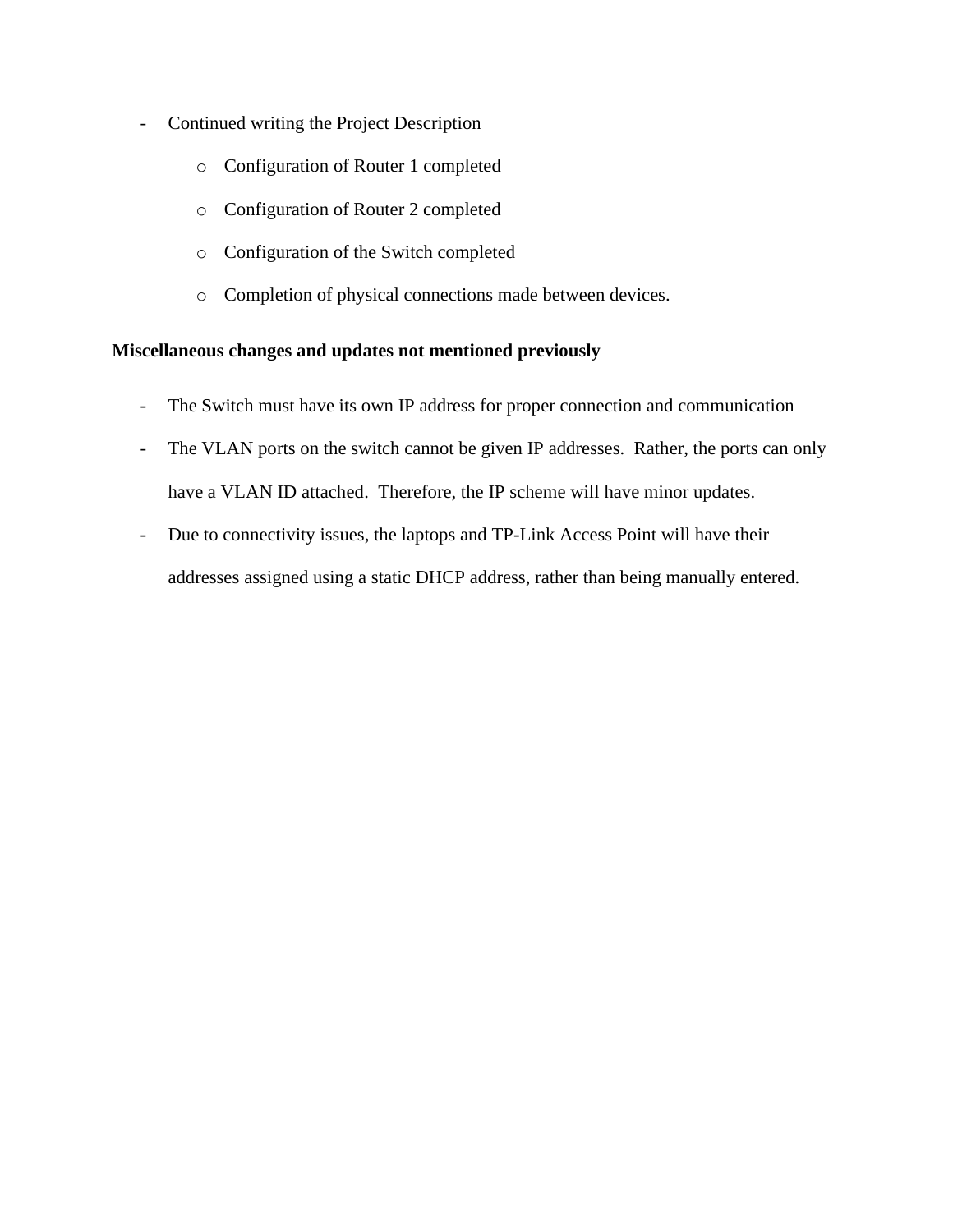## **Week:** Six (3/7 – 3/11)

| Day of the week | Start time | End Time  | Description   | <b>Total Hours</b> |
|-----------------|------------|-----------|---------------|--------------------|
| Wednesday       | $2:00$ PM  | $6:00$ PM | Documentation | 4 Hours            |
| Thursday        | 10:00 PM   | $2:00$ PM | Documentation | 4 Hours            |
| Friday          | $2:30$ PM  | 6:00 PM   | Documentation | 3.5 Hours          |
|                 |            |           |               | <b>Total:</b> 11.5 |
|                 |            |           |               | Hours              |

#### **Details by Day:**

#### **Wednesday**

- Continued writing documentation, focusing on the end devices on the network.
	- o Finished writing the configuration of the Acer Laptop.
	- o Finished writing the configuration of the HP Laptop.
	- o Finished writing the configuration of the BeeLink Desktop.
	- o Began writing the configuration of the Raspberry Pi.

## **Thursday**

- Continued writing documentation, focusing on the pentesting of the network.
	- o Finished writing the configuration of the Raspberry Pi.
	- o Finished documentation on how to use nmap.
	- o Finished documentation on how to use Wireshark.
	- o Began documentation on how to use OpenVAS.

### **Friday**

- Continued writing documentation, focusing on the exploits used against the network.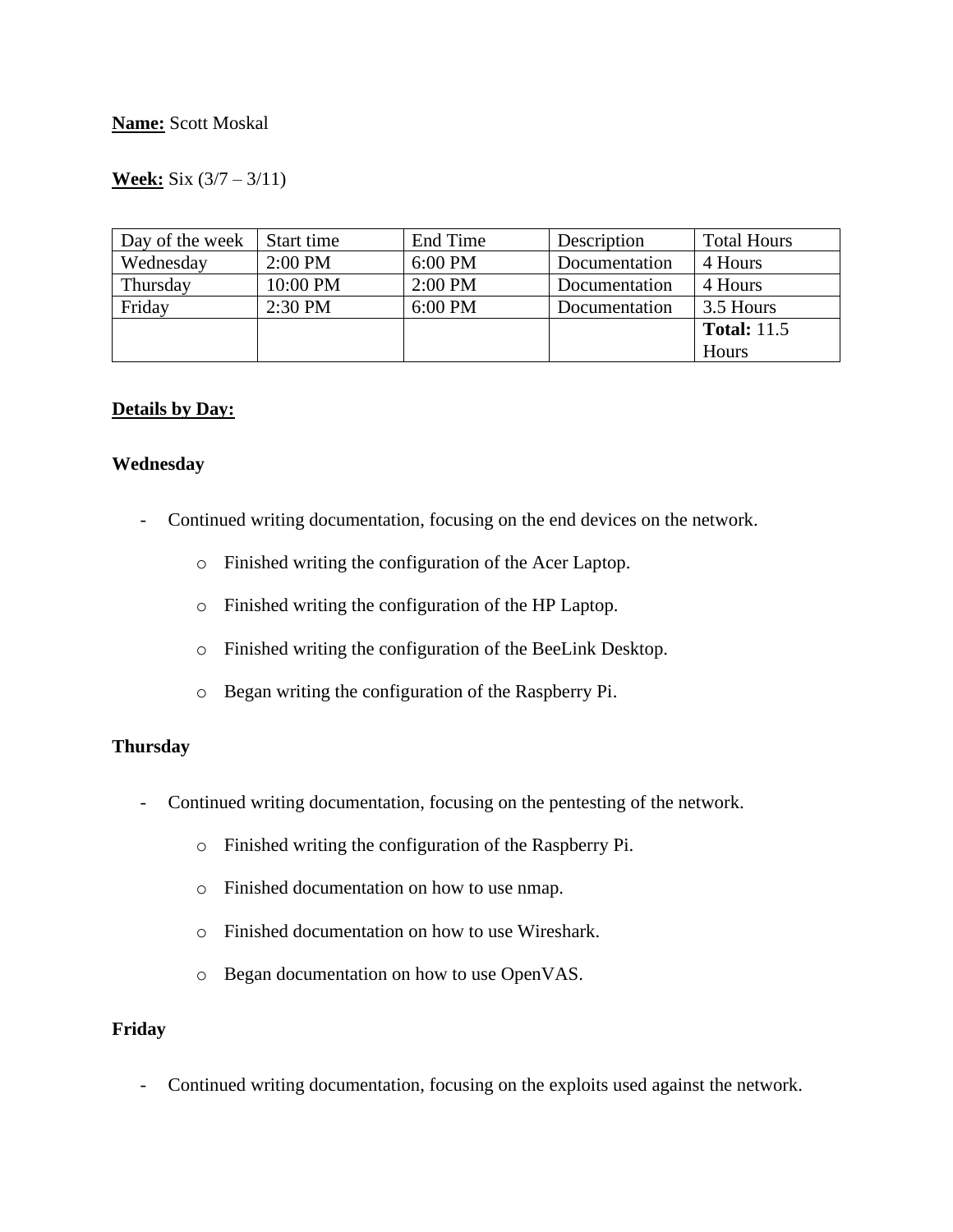- o Finished documentation on how to use OpenVAS.
- o Finished documentation on how to use Metasploit.
- o Finished documentation on how to use Aircrack-ng.
- o Finished documentation on how to use bettercap.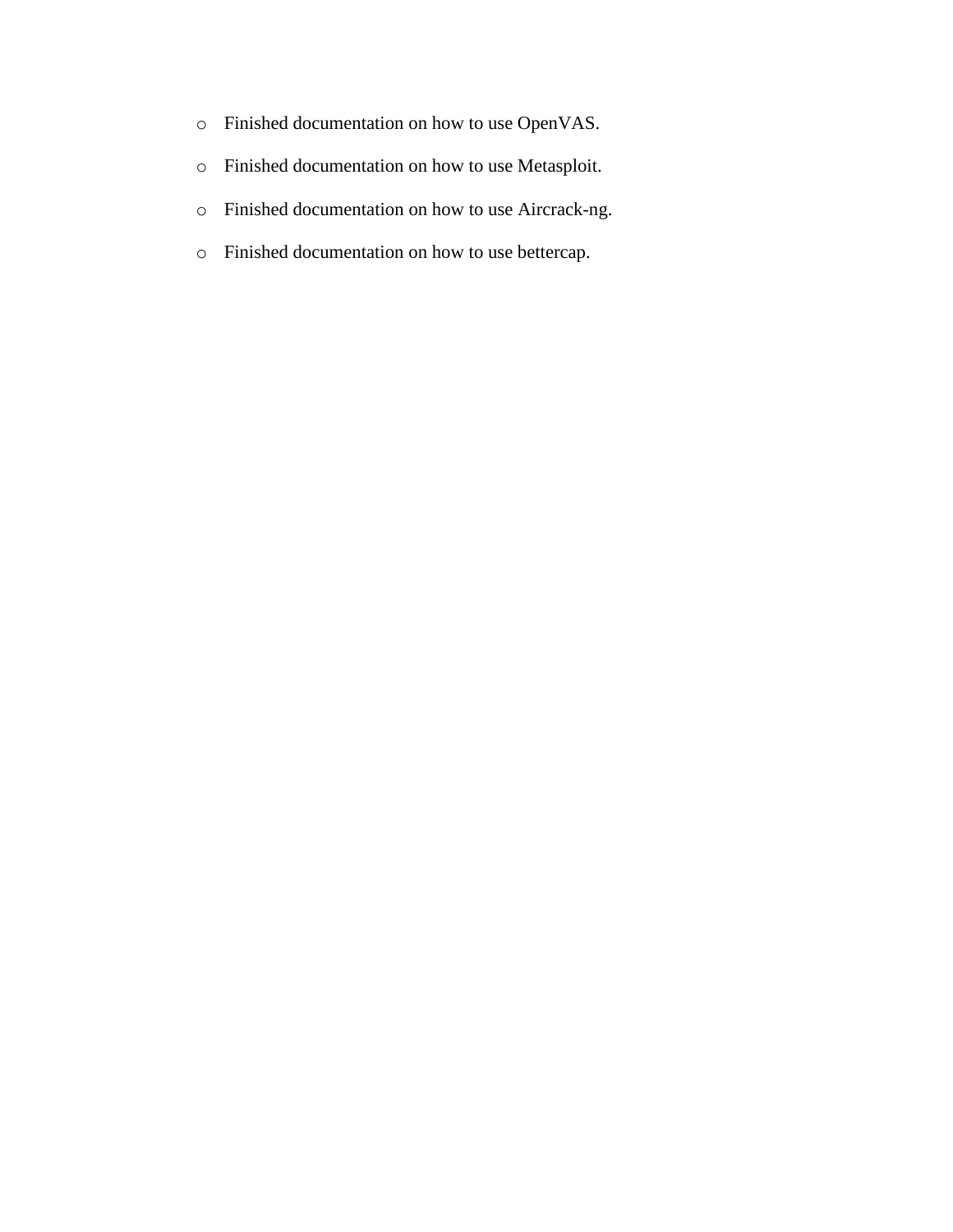## **Week:** Seven (3/14 – 3/18)

| Day of the week | Start time | End Time  | Description   | <b>Total Hours</b>     |
|-----------------|------------|-----------|---------------|------------------------|
| Monday          | 6:00 PM    | 10:00 PM  | Documentation | 4 Hours                |
| Tuesday         | 10:00 AM   | $4:00$ PM | Documentation | 6 Hours                |
| Wednesday       | 12:00 PM   | $2:00$ PM | Documentation | 2 Hours                |
| Thursday        | $2:00$ PM  | 5:00 PM   | Documentation | 3 Hours                |
|                 |            |           |               | <b>Total: 15 Hours</b> |

### **Details by Day:**

#### **Monday**

- Continued writing project description.
	- o Finished documentation regarding security measures made for the network.
	- o Documented fixes for every vulnerability found by OpenVAS.
	- o Began documentation on the Appendix.

#### **Tuesday**

- Continued documentation on Project Description, Project Analysis, and Testing

### Documentation.

- o Finished documentation in the Appendix, including installation instructions for software on different operating systems and supplemental instructions for setting and finding IP schemes.
- o Began Testing Documentation.
- o Finished verifying network connections in the Testing Documentation.
- o Began documentation on the Project Analysis on device configuration.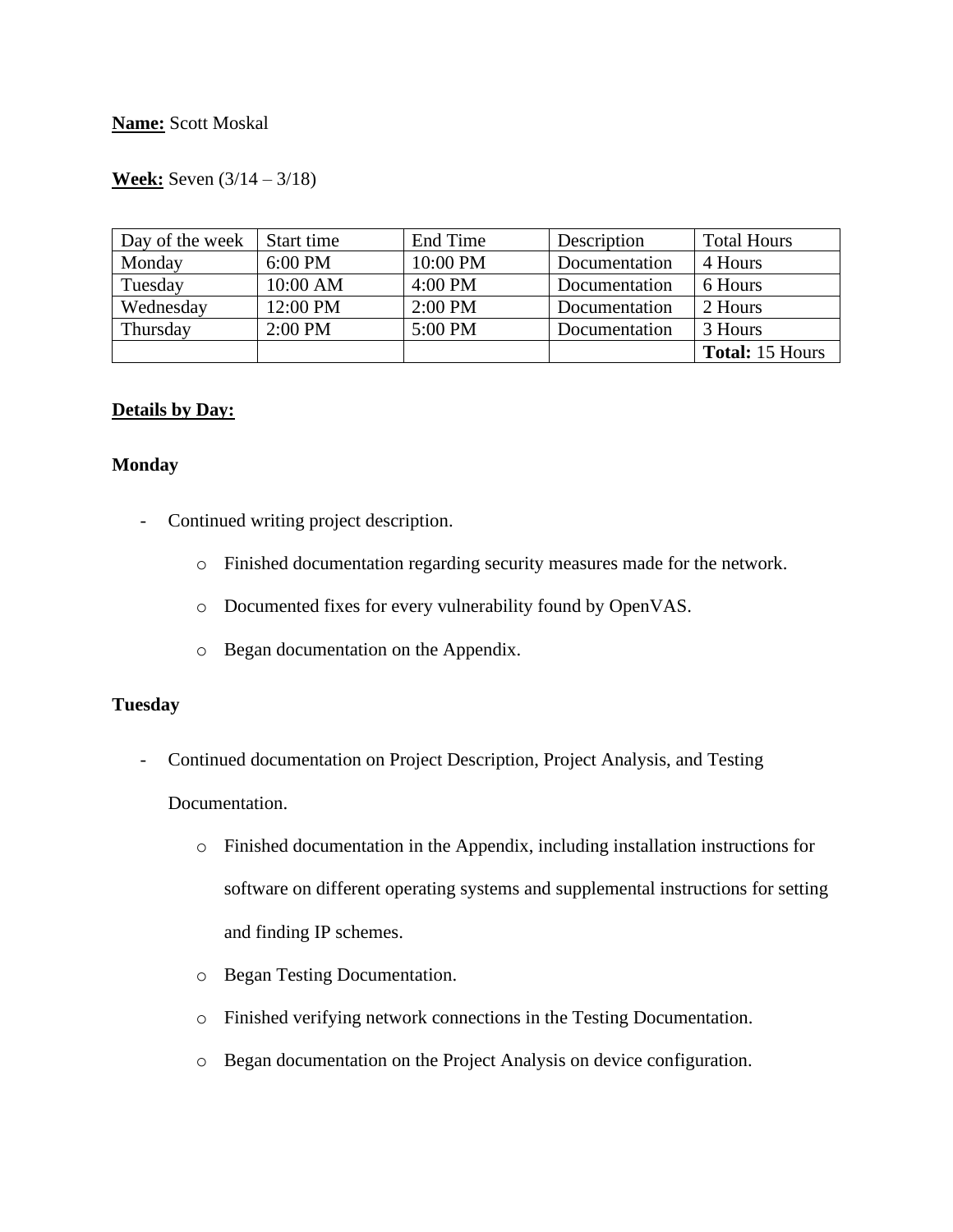# **Wednesday**

- Continued documentation on Project Analysis and Testing Documentation
	- o Explained the methodologies behind the penetration tests and the exploits in the Project Analysis.
	- o Explained problems and solutions in the Project Analysis.
	- o Began explaining the routing tables in the Testing Documentation.

# **Thursday**

- Continued documentation for Testing Documentation and Project Description
	- o Began adding pictures to the Testing Documentation and Project Description.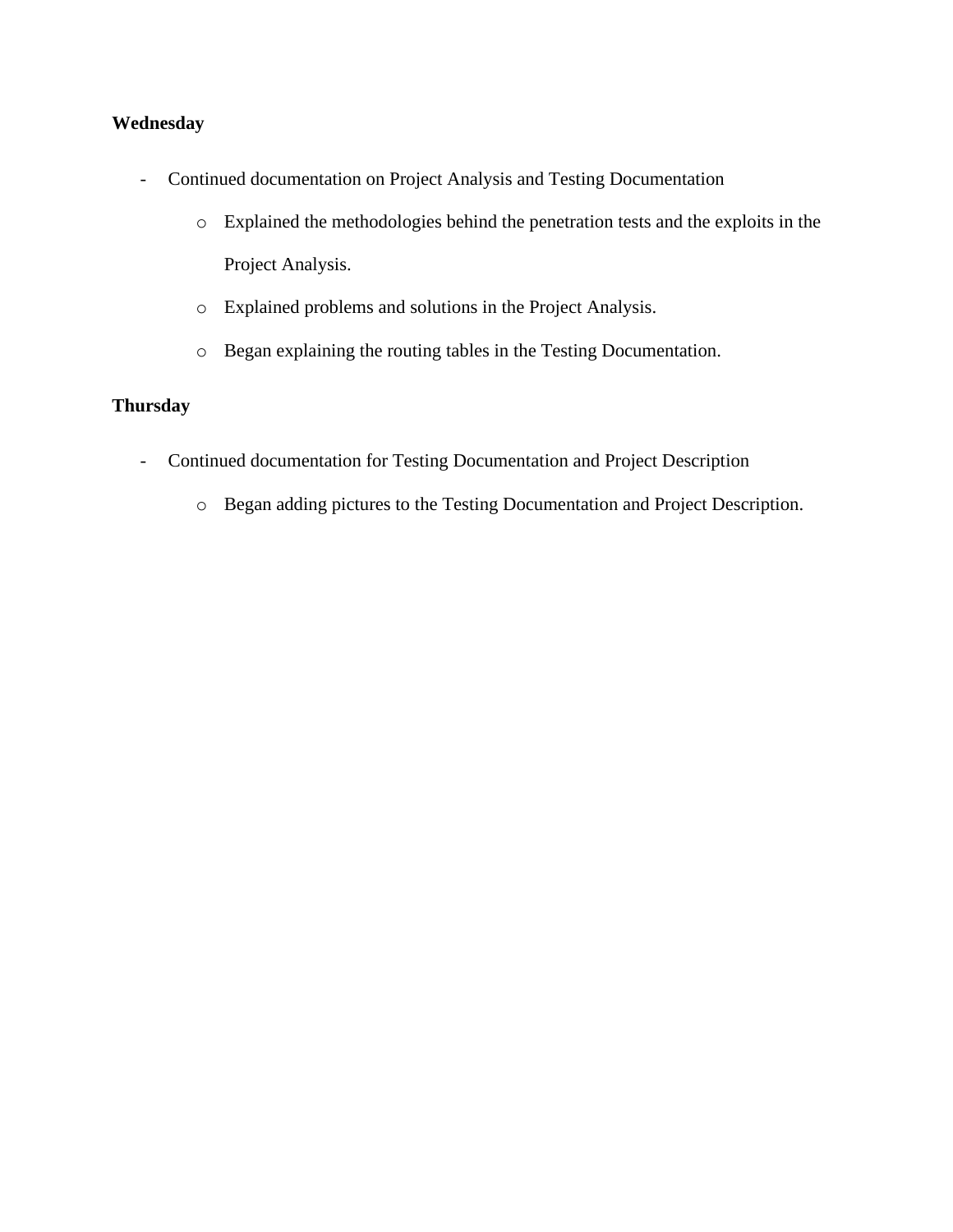## **Week:** Eight (3/28 – 4/3)

| Day of the week | Start time | End Time | Description   | <b>Total Hours</b>     |
|-----------------|------------|----------|---------------|------------------------|
| Tuesday         | 7:00 PM    | 9:00 PM  | Documentation | 2 Hours                |
| Wednesday       | 7:00 PM    | 9:00 PM  | Documentation | 2 Hours                |
| Thursday        | 7:00 PM    | 9:00 PM  | Documentation | 2 Hours                |
| Friday          | 7:00 PM    | 9:00 PM  | Documentation | 2 Hours                |
| Saturday        | 7:00 PM    | 9:00 PM  | Documentation | 2 Hours                |
| Sunday          | 7:00 PM    | 9:00 PM  | Documentation | 2 Hours                |
|                 |            |          |               | <b>Total: 12 Hours</b> |

## **Details by Day:**

## **Tuesday**

- Continued putting images into all documentation

## **Wednesday**

- Began work on PowerPoint Presentation
- Finished the first ten slides
- Included general setup of all devices
- Included finished topology and IP scheme table

### **Thursday**

- Finished all slides with no video content
- Included penetration testing tools
- Included exploits attempted against the network
- Included all problems experienced and the fixes to solve them

## **Friday**